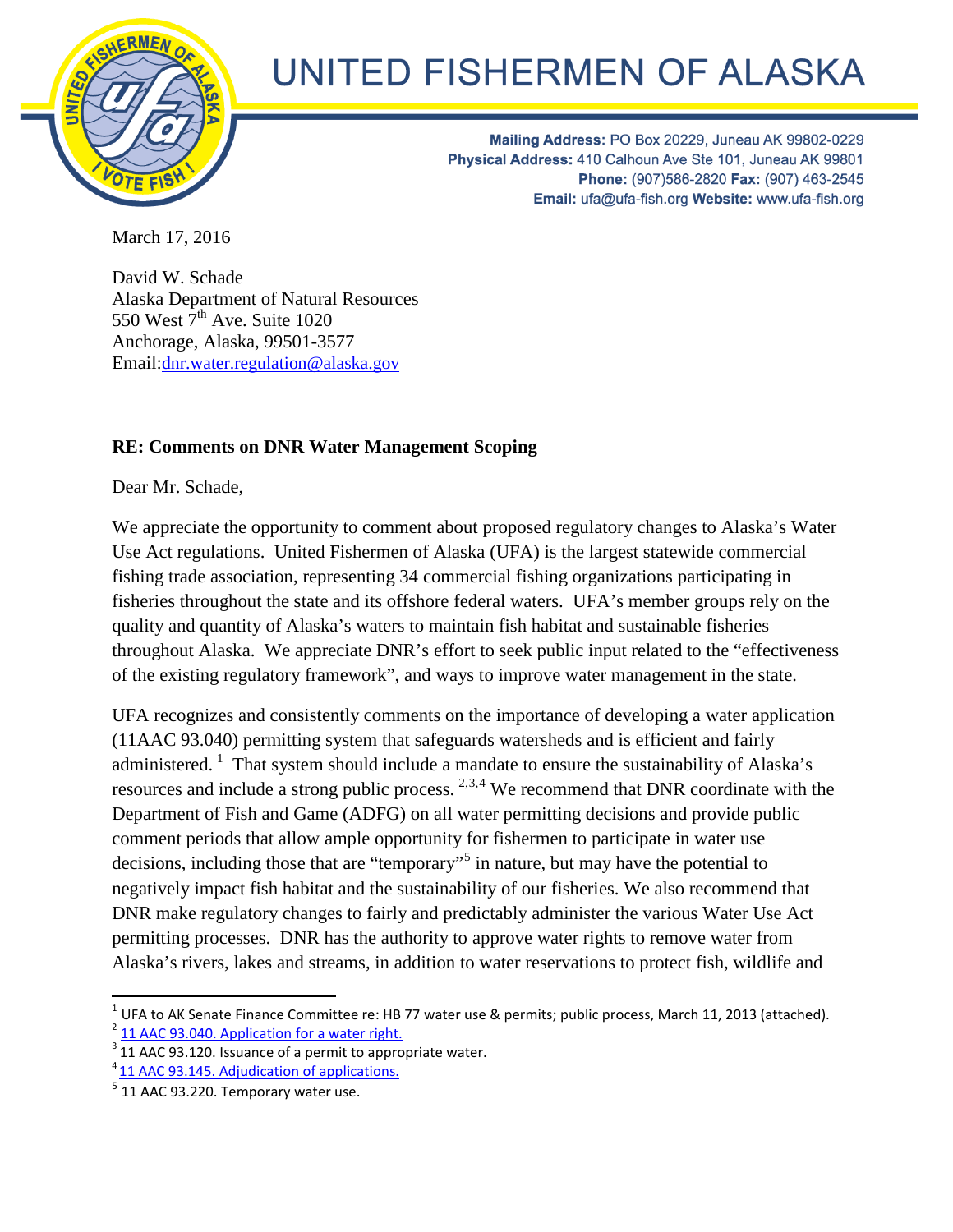water quality. Current regulations set up a rigorous applica[ti](#page-1-0)on process to reserve water, but a less exhaustive application process to appropriate water out<sup>6</sup>. As demonstrated by proposed adjudications is an area where regulations should be improved. $3,7$ water reservations on Middle Creek, Moose Creek and the Mulchatna River, the system is not predictably administered, nor is priority of right equally established. Fine tuning the water appropriation and reservation system to fairly establish priorit[y d](#page-0-5)ates and concrete timelines for

If the state is interested in alternatives to streamline the permitting process, a well-designed system providing for automatic instream flow reservations could be an efficient way to protect water quality and fish habitat.

As dictated by Article VIII of the Alaska Constitution, "[e]xcept for public water supply, an appropriation of water shall be limited to stated purposes and subject to preferences among beneficial uses…and to the general reservation of fish and wildlife." UFA is not suggesting that water should not be appropriated for other beneficial uses. Rather, that consumptive uses of significant amounts of water should only be considered after sufficient data lead both DNR and ADFG to determine that the requested appropriation can be granted while also securing healthy fish and wildlife populations and existing uses.

We recognize that this scoping is the first phase of a two-part process and look forward to working with you on solutions as you consider changes to the Alaska Water Use Act regulations. UFA is open to regulatory reform that encourages water use and responsible development, so long as adequate water flow is guaranteed, fish habitat and health are maintained, and the permit process is predictable, objective, and transparent.

Sincerely,

Jury McCune Jerry McCune Mark Vinsel

President **Executive Administrator** Executive Administrator

<span id="page-1-0"></span>**EXECUTE 20 THE REPORT OF STAR COMPARE PROCESSES a[t 11 AAC 93.142](http://www.akleg.gov/basis/aac.asp#11.93.142) an[d 11 AAC 93.040.](http://www.akleg.gov/basis/aac.asp#11.93.040)** 

<span id="page-1-1"></span> $\frac{7}{11}$  AAC 93.142-146. Applications.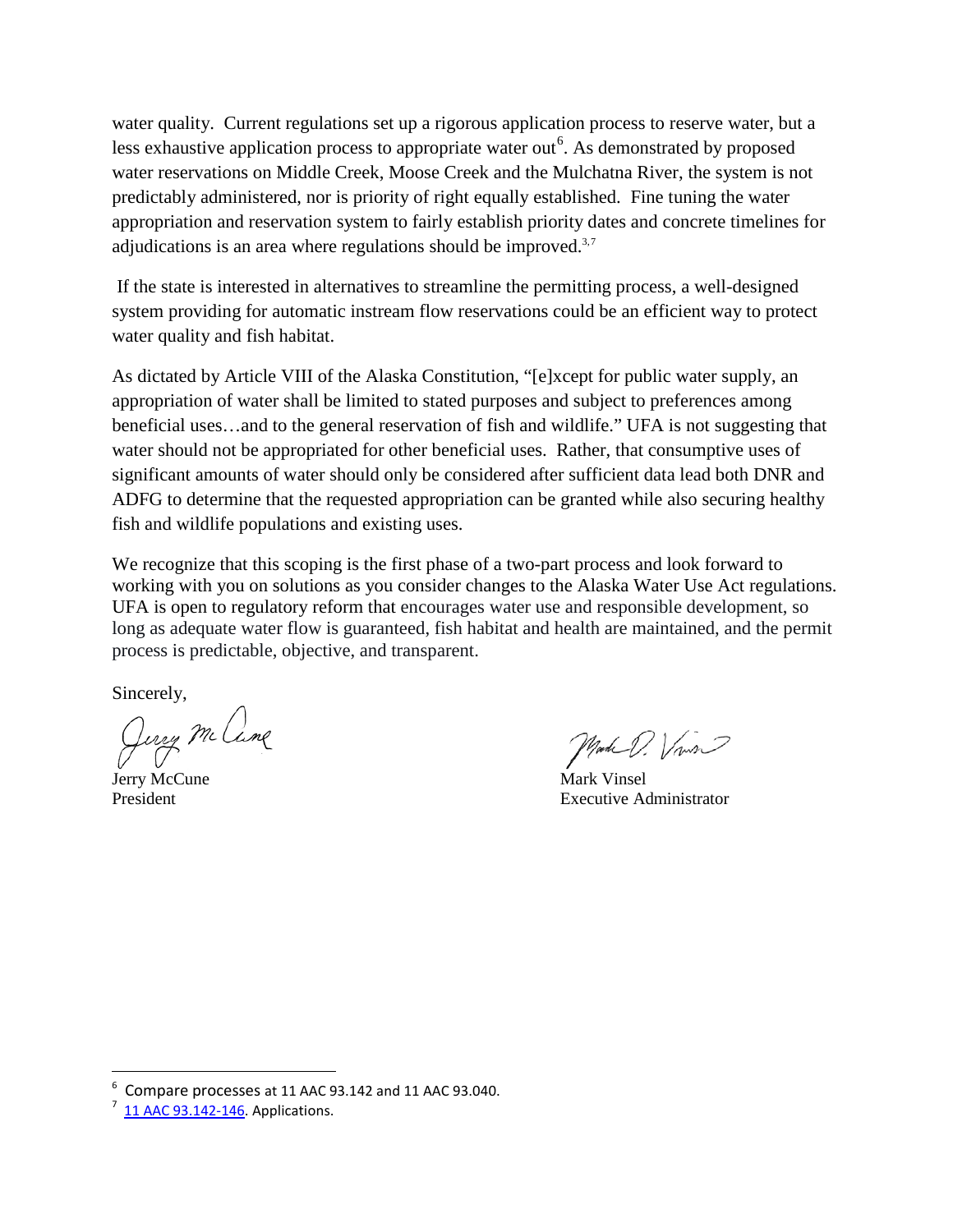

## UNITED FISHERMEN OF ALASKA

Mailing Address: P0 Box 20229, Juneau AK 99802-0229 Physical Address: 410 Calhoun Ave Ste 101, Juneau AK 99801 Phone: (907)586-2820 Fax: (907) 463-2545 Email: ufa@ufa-fish org Website: www.ufa-fish.org

March 11,2013

Senator Pete Kelly, Co-Chair Senator Kevin Meyer, Co-Chair Senate Finance Committee State Capitol Juneau, AK 99801-1182 Senator. Pete. Kelly@akleg.gov Senator. Kevin. Meyer @akleg.gov

## RE: SB 261HB77, concerns relating changes to the Alaska Water Use Act.

Dear Senator Kelly, Senator Meyer, and members of the Senate Finance Committee;

United Fishermen of Alaska (UFA) is the largest statewide commercial fishing trade association, representing 36 commercial fishing organizations participating in fisheries throughout the state and its offshore federal waters. We appreciate the opportunity to address our concerns regarding SB 26 (HB 77) regarding the Alaska Water Use Act.

UFA had the opportunity to meet with DNR Deputy Commissioner Ed Fogels, Director of Division of Mining, Land and Water Brent Goodrum, and Deputy Director of DNR Wyn Menefee. While many of our questions were answered regarding the impacts of SB 26; the meeting raised additional questions. A follow-up with DNR was just recently answered and we are still working through the response. While UFA has <sup>a</sup> number of concerns regarding the impacts of SB 26/HB 77, our primary concern at this point is the speed in which the bill is moving through the Legislature. UFA would appreciate more time for thorough analysis of the impacts of this legislation which will allow the public to effectively weigh in before the full Senate takes <sup>a</sup> vote.

Although UFA recognizes the merits of streamlining Alaska's permitting processes, this bill has not been given an appropriate amount of time for affected Alaskans to understand and respond to the proposed changes. Alaska's reputation is built on sustainability of our resources and <sup>a</sup> strong belief in the public process. We appreciate the ability to discuss our concerns with DNR and legislators. However, we respectfully reques<sup>t</sup> that any bill that removes the ability of Alaskans to apply for <sup>a</sup> water right be fully noticed and that adequate opportunity for public participation is allowed.

UFA remains concerned with how some measures in the bill could affect the existing standards for protecting aquatic resources in Alaska. UFA is also concerned about how SB 26 changes the process for our members and member groups to engage in permitting decisions that impact fisheries. The proposed changes to the Water Use Act reduce the ability of Alaskan citizens to apply for water reservations to protect in-stream flow. Through